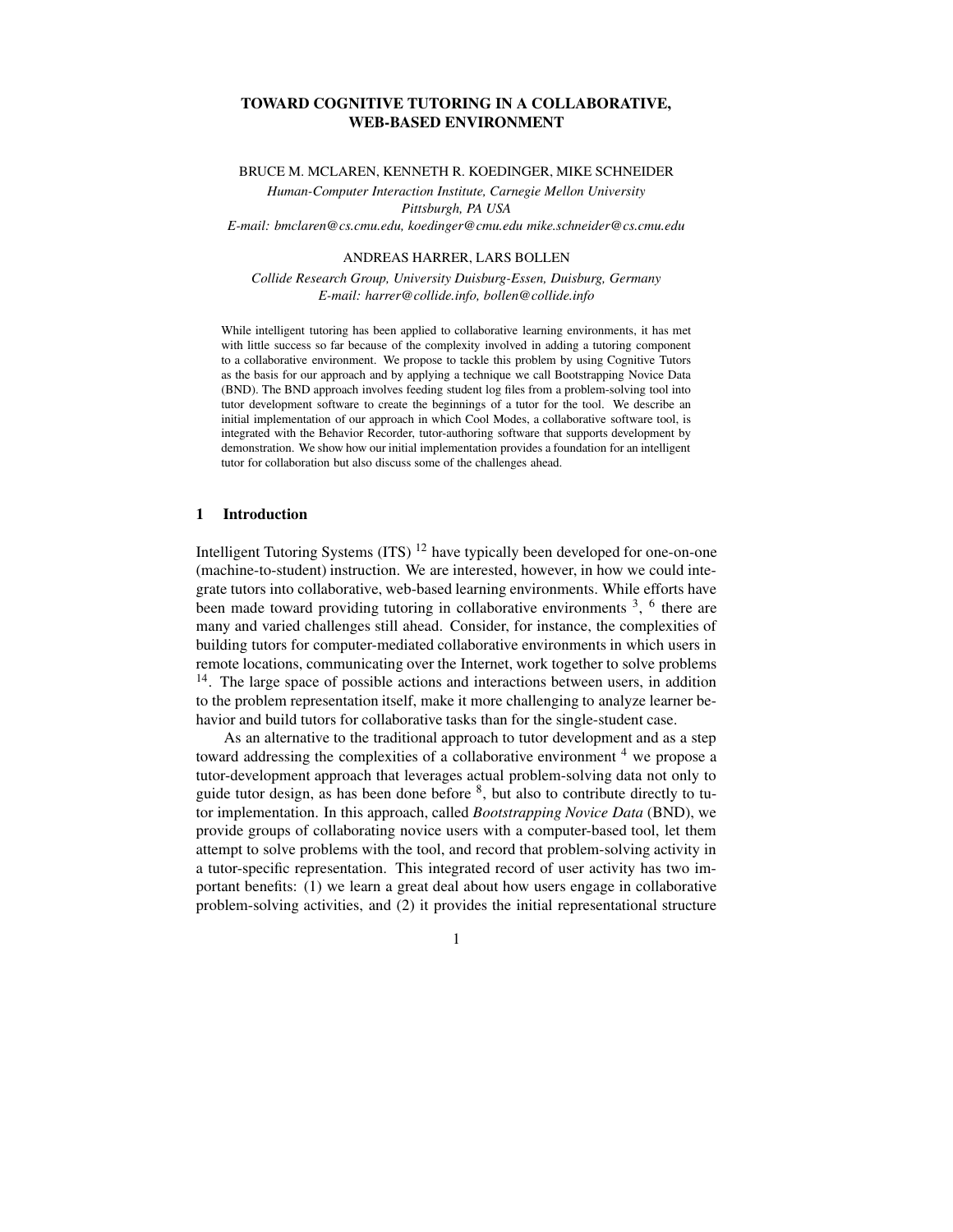for a tutor that could support collaboration. Our initial step in this direction has been to develop a prototype integration between a system for authoring collaborative modeling software, Cool Modes (Collaborative Open Learning and MODEling System) <sup>11</sup>, and a tutor authoring environment, the Cognitive Tutor Authoring Tools (CTAT)  $7$ . The Cool Modes software generates computer log files of user activity that are, in turn, used by CTAT as an initial representation of the tutor. In this paper, we discuss how we have effected this integration and how we could use this model as a way of collecting user data to create an initial, skeletal tutoring system.

An important underpinning of this work is the notion of component-based development. Our approach relies on taking an existing software application (what we term a *tool*) and integrating it, with little or no modification, with a tutor or tutor agent. Using off-the-shelf or pre-existing software as the basis for building tutoring systems could result in substantial time savings, as compared to the traditional approach of building tutors *from scratch* 9 , 13 . This is particularly important in developing tutors for collaboration, as the underlying interaction model is much more complex than in the single-student scenario.

A longer-term aim of our work, which will be greatly facilitated by both the component-based approach and our initial steps in developing BND, is to explore how we can fully integrate cognitive tutoring techniques in a computer-mediated collaborative environment. We want to use the integration of Cool Modes and CTAT not just as a means of leveraging user log files to help in building a skeletal, initial tutor, but also as a step toward developing a fully integrated, pedagogical model to provide real-time tutoring in Cool Modes and other collaborative software environments.

#### **2 Creating the Initial Representation of a Tutor for Collaboration**

The BND process we have developed to create an initial, skeletal model of a tutor through log data involves the integration of two software components, each with complementary features.

**Cool Modes** is a collaborative software tool designed to support "conversations" and shared graphical modelling facilities between collaborative learners <sup>11</sup>. It is a domain independent tool that supports a variety of modelling and learning tasks and provides users with various plug-in objects, such as Petri nets, a turtle programming environment, text widgets, and a "chat" area, each of which has its own semantics and underlying representation. All of the Cool Modes objects are available on a palette from which students may drag and drop objects into workspaces to build models. Cool Modes is extensible; new objects adhering to a well-defined API may be added to the palette as required. Translation between different object types is achieved through reference frames, a set of entities and rules that facilitate semantic object mapping. Cool Modes also provides operational facilities, such as execution of simulations and automated calculations. Each Cool Modes user runs a client program that contains a private workspace in which objects can be privately created and updated. In addition, all users have access to a shared workspace, which is rendered in all of the collaborating clients and may be updated by any of the participants.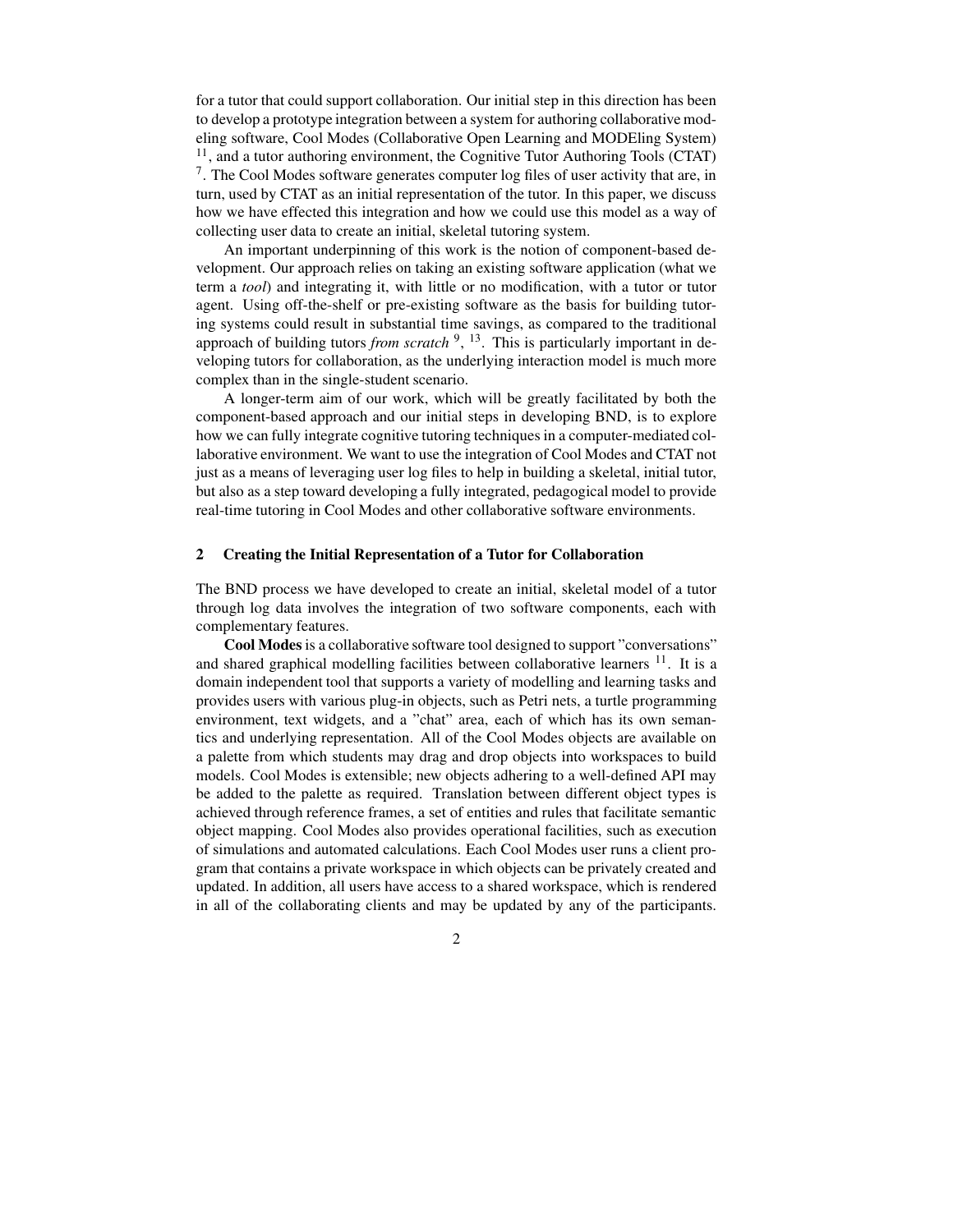The Cool Modes client program communicates with a server, called MatchMaker <sup>5</sup> that maintains the shared workspace and handles all communication between the collaborating clients.

Cool Modes does not assess or critique students' solutions apart from helping the students create syntactically correct models and allowing them to execute and observe the models. Thus, the tutoring component of the integration is provided by **CTAT** 7 , an authoring tool for intelligent tutors. A Cognitive Tutor is composed of a problem representation and a set of production rules that model both desired and buggy behavior. Cognitive Tutors are difficult to develop, typically requiring AI programming expertise. On the other hand, a specialized type of Cognitive Tutor also supported within CTAT is a Pseudo Tutor, a tutor developed by demonstration. A Pseudo Tutor behaves much like a regular Cognitive Tutor, except that it only provides instruction for a single problem instance and is much easier to develop. A software component of CTAT called the Behavior Recorder (BR) is used to record all of the actions taken when demonstrating a problem solution and stores the actions in a structure called a behavior graph. Each edge of a behavior graph represents an action taken by the student on a particular widget of the GUI. More specifically, each action is represented as a Selection (the GUI widget selected, such as TextArea1), Action (the type of action taken, such as Update Text), and Input (the value provided as input, such as 20). Each node of the graph represents a state of the interface after traversing a path of edges from the root to that node.

The basic idea of Bootstrapping Novice Data, depicted in Figure 1, is to use a tool, in this case Cool Modes, to generate a log of user actions and have those actions recorded in the BR, providing the beginnings of a real tutor. Translated user log files (similar in format to  $4$ ), which contain recorded user actions, are provided as input to the BR. Because the BR is a component with a well-defined message interface (i.e., it accepts XML messages we call Dormin Messages), this integration was relatively easy to develop. All that was required was a translator, using XSL-T, to take the Cool Modes XML log files and convert them to XML Dormin messages.

The BND approach involves having groups of collaborating users, depicted on the left side of Figure 1, generate (possibly different) correct and faulty solutions to the same problem. The logs of the different collaborating groups are then translated into a single behavior graph in the Behavior Recorder. After the behavior graph is generated, a tutor author manually updates it by adding hints and bug messages, annotating buggy paths, and adding skills to the edges. Not only does the BND approach provide the tutor author with examples of actual correct and buggy paths taken by users, it also presents the author with traversal frequencies of those paths. The edge traversal counts are good indicators of which of the correct solution paths might be considered primary, which secondary, as well as which types of error paths occur frequently enough to merit writing specific bug messages.

Instead of an individual author crafting Pseudo Tutors from scratch, tapping only their own experience or incorporating student data by hand, as in traditional ITS development, the BND approach leverages the empirical problem-solving data of a wide range of users engaged in actual, collaborative problem-solving. This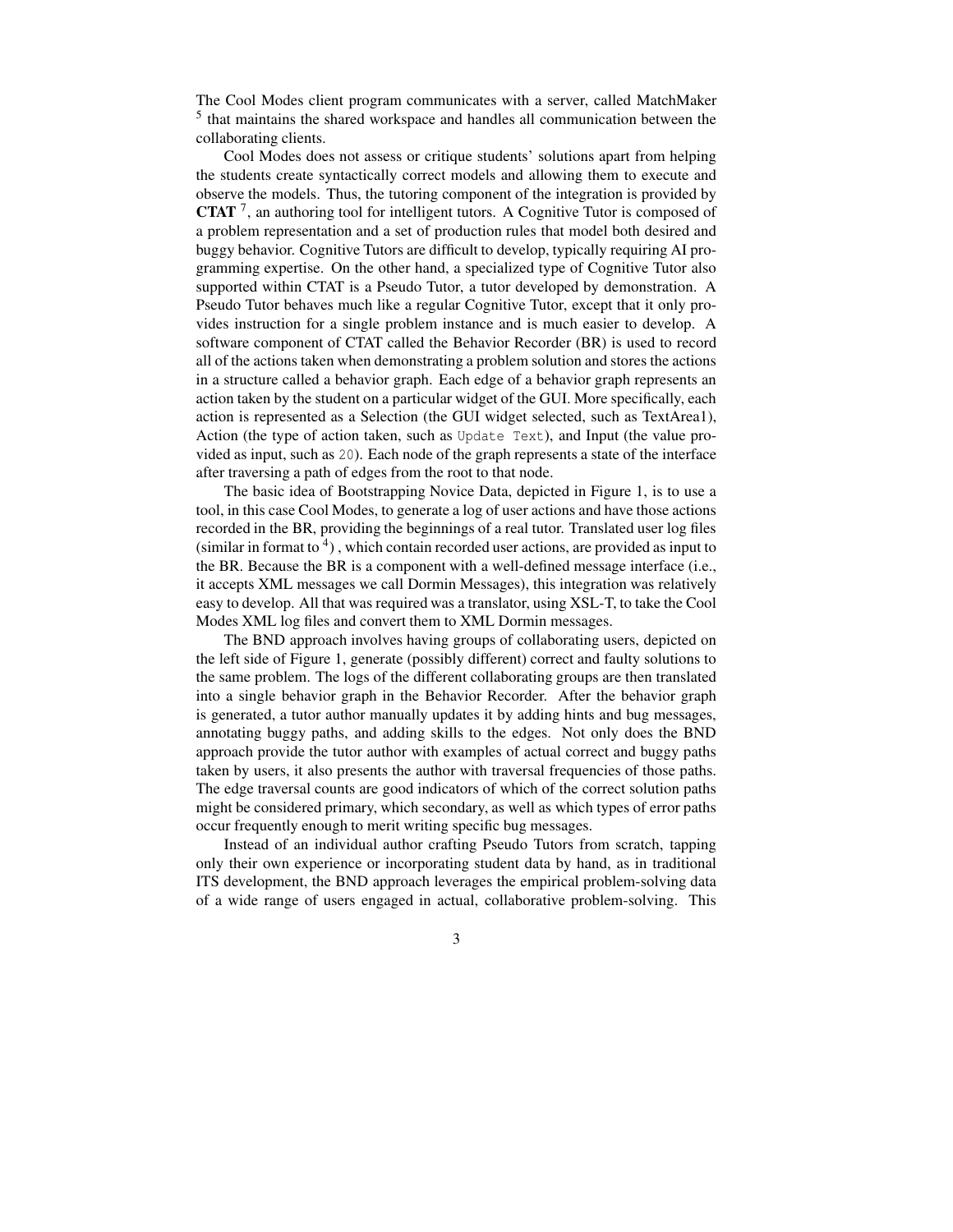

Figure 1. Bootstrapping Novice Data through the integration of Cool Modes and CTAT

approach contrasts sharply with the usual method of developing single-student ITSs in which a domain expert author first creates *expert* problem solutions. The critical advantage of BND is how it directly captures and encodes incorrect and inefficient novice solutions - information that will prove invaluable in building a full ITS for a collaborative system.

#### **3 An Example: The NASA Exercise for Group Dynamics**

We tested our BND approach and integration of Cool Modes and BR using a scenario called the NASA exercise. In this exercise, a group of students is presented with a fictional space travel problem. After their shuttle crashes on the light side of the moon, the students must decide which of a set of 15 items on the shuttle (e.g., matches, a bottle of oxygen, a bottle of water) are most important for survival while journeying to the mother ship 200 miles away on the moon's surface. The task facing the students is to assign a strict priority ordering to all items (e.g., bottle of oxygen 1 (highest), matches 15 (lowest)). Using scientific knowledge about light, the need for oxygen, the atmosphere of the moon, etc., NASA has proposed an optimal solution to the problem. The game is typically first played by each individual and then as a collaborative group. Interestingly, the collaborative solution is typically better than the average individual solution and even better than the best individual's.

Both the individual and group phases of the exercise can be easily conducted in Cool Modes using a visual discussion language which employs text cards for the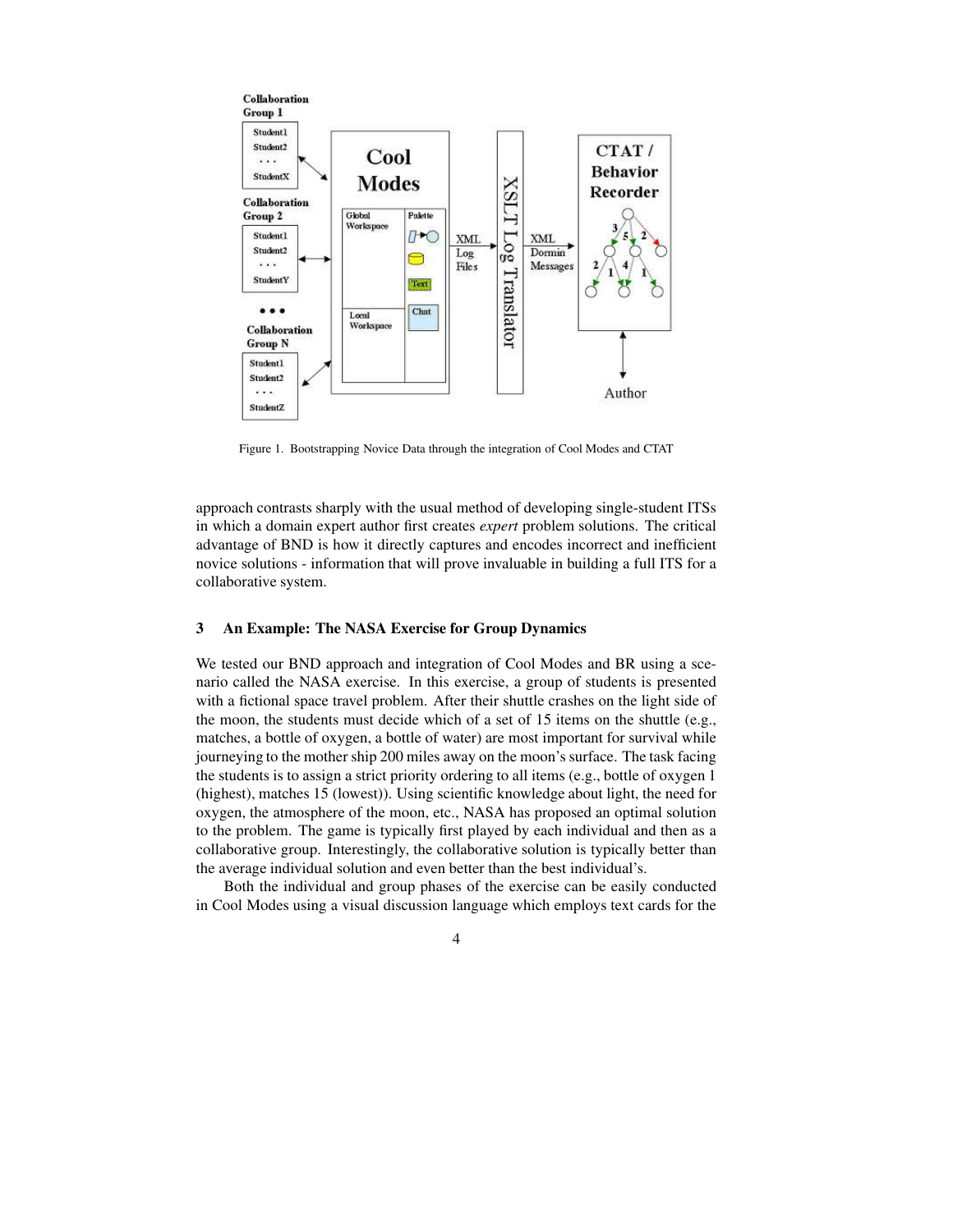items, numerical indicators for priorities, and links to connect items to priorities. We obtained several potential solutions, both correct (shown in figure 2) and incorrect, with a simplified scenario of 5 items (15 is the usual number), by logging Cool Modes sessions.



Figure 2. Correct solution of the simplified NASA exercise within Cool Modes

As per Figure 1, the Cool Modes XML log files were transformed by XSLT into XML Dormin messages. These were then fed into CTAT's Behavior Recorder, resulting in a behavior graph with weighted edges, showing the frequency of steps taken by the users across all solution attempts. This graph is shown in Figure 3.

The left branch at the top represents the fact that 4 of the users correctly chose a bottle of oxygen as the highest priority item (by connecting priority 1 to the text card labelled oxygen in Cool Modes), while the right branch at the top indicates that 2 users first (and also correctly) assigned matches as the lowest priority item. The branch emanating from state11 to state12 is a buggy path, in which oxygen was assigned a low priority (4). Since some of the users naturally chose different, yet still correct sequences of priority assignments, the graph has some confluent paths. These are equally valid paths in solving the problem.

The author has not yet manually updated the behavior graph shown in Figure 3. For instance, the author would ultimately mark the path on the right below state11 as buggy, which would change the selection/action/input of the rightmost edge emanating from state11 to red (the color we use to indicate a buggy action). This, in turn, would result in the deletion of all states on the path below state12, since the Behavior Recorder assumes that all buggy states are dead ends.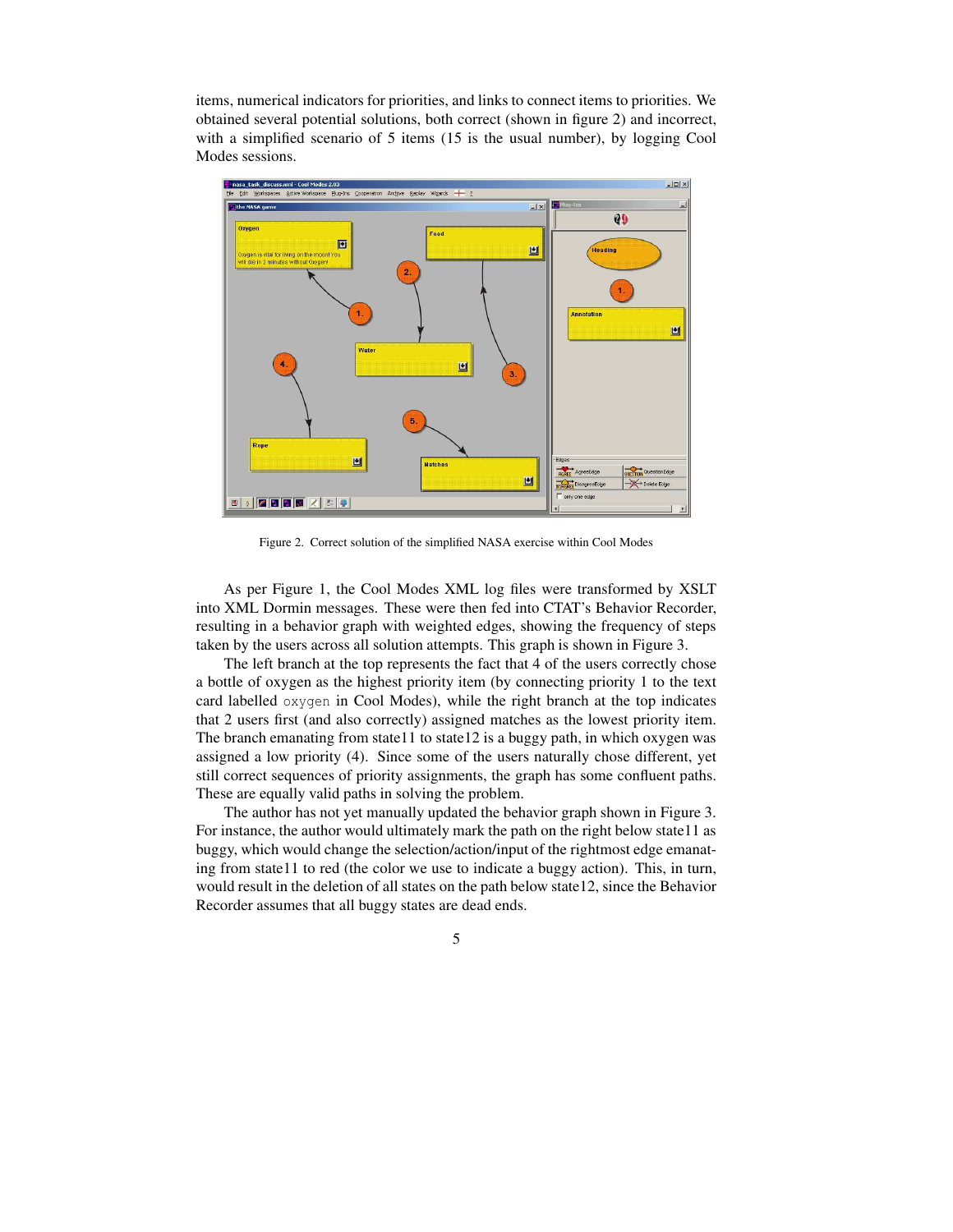

Figure 3. The Behavior Recorder after multiple user solutions of the NASA exercise

### **4 Discussion and Conclusion**

The NASA exercise illustrates the value of the BND approach and the Cool Modes / Behavior Recorder integration. By having students attempt to solve this problem, we not only record the variety of paths taken, but we actually produce the backbone representation of an actual tutor. Given this initial representation, an author then annotates the behavior graph with hints, bug concepts, and bug messages. The traversal counts guide the author by indicating which paths are anomalous and which are common solutions/mistakes. An annotated behavior graph can be run as a fully functioning Pseudo Tutor.

But there is still much work to be done. The NASA problem, while intended to be tackled collaboratively, was, for our purposes, attempted only by individual users in order to perform a simple test of the Cool Modes / BR integration. To make the BND process work for actual collaboration, there is still research and development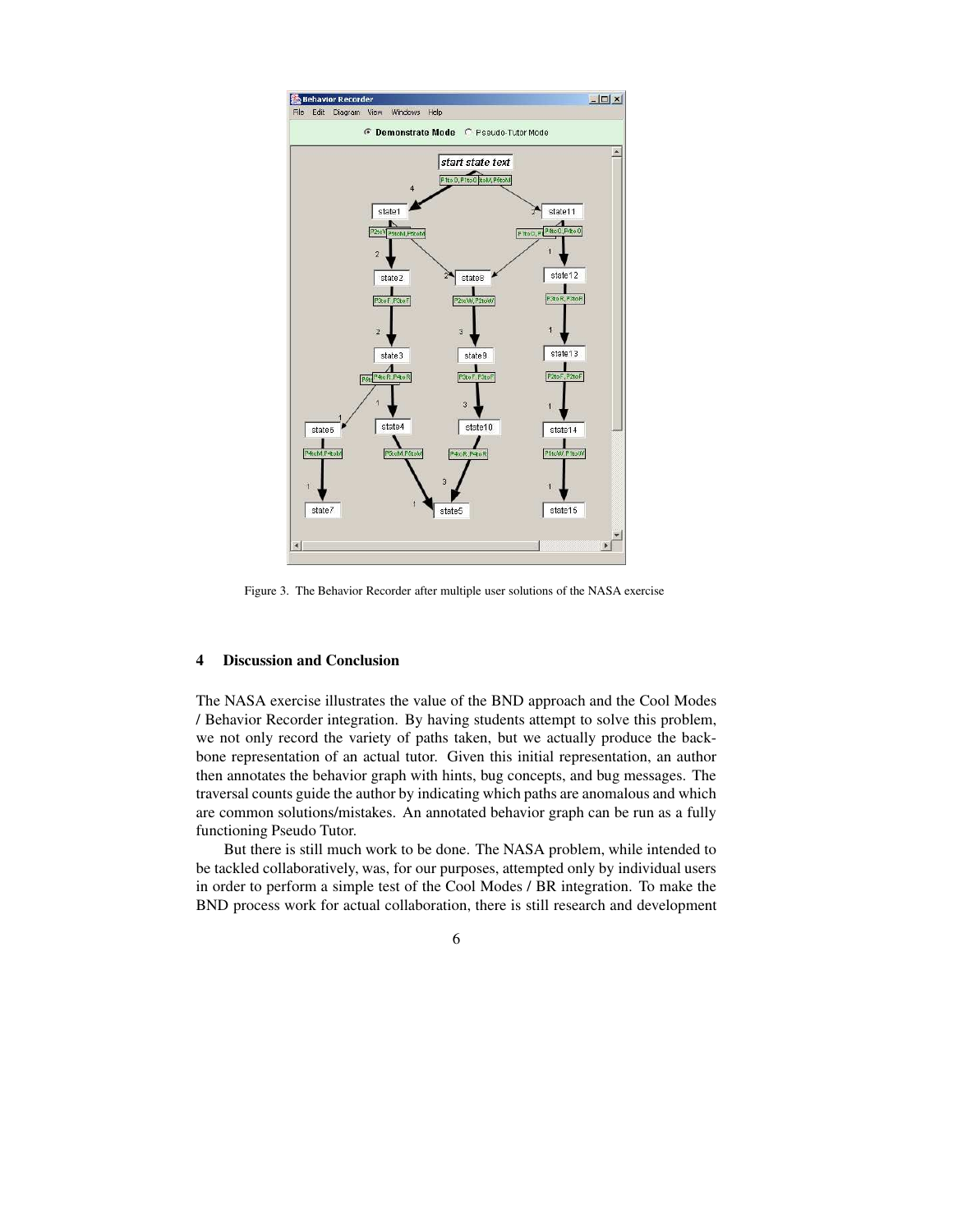work required. For instance, the behavior graphs in typical mid-range to difficult problems are likely to be quite bushy, interconnected, and thus difficult to read and manipulate manually; for more complex problems it is even hard to grade solutions as correct or buggy. One of our goals, therefore, is to write software to automatically read and evaluate the graphs and, in turn, provide advice to authors (for instance, that an infrequently traversed edge may be buggy). One very basic change to the BR required to support collaboration is a way to record the user who performed each action, information Cool Modes has readily available. Since the BR was originally designed to support single-student tutoring, this data is currently not captured in the behavior graph, so we will extend the selection-action-inputrepresentation to include and reason about an Actor field. Since collaboration environments typically involve dynamic instantiation of objects (e.g., new Petri net nodes), the Behavior Recorder must also be capable of handling dynamic object definition and recognition. In other words, the BR must be able to identify similar selection-action-inputs across collaborative sessions with selections referring to different instances of objects. Since Cool Modes uses a consistent, internal naming scheme, we can leverage this to identify common objects across sessions. Ultimately, for collaborative systems in general, we need mapping tables to help the BR identify similar nodes and paths across sessions.

We may also need a more powerful representation than behavior graphs for modelling behavior and delivering tutoring for more complex collaborative activities. Existing collaborative systems typically employ more complex models, such as actionbased collaboration analysis <sup>10</sup>, which derives higher-level activity descriptions from user actions using plan recognition, or Hidden Markov Models <sup>15</sup>, which have been used to model effective and ineffective student interactions. The production system approach of full Cognitive Tutors appears to be a promising way to model more complex collaborative behavior. In particular, we could treat collaboration as a special type of meta-cognitive behavior, by specifying a plausible model of collaboration similar to what we've done in the area of help seeking  $\frac{1}{2}$ ,  $\frac{2}{2}$ . Given this direction, the collaborative tutor building approach described in this paper could be viewed as an initial cognitive modelling / cognitive task analysis, initial test case development, and programming-by-demonstration input for building full Cognitive Tutors.

A clear, but we believe appropriate, limitation of the direction outlined in this paper is emphasis on student problem-solving actions, rather than on collaborative social activities such as dialogue between collaborators <sup>3</sup>. While we acknowledge that dialogue is important to many, if not most, collaborative activities, we believe that a significant class of collaborative problems can be dealt with by computer support at the level of observed actions. Our focus is also a matter of tackling one piece of the complex collaboration puzzle at a time.

In general, to reach the ultimate goal of deploying cognitive tutoring in a collaborative work environment, we need to better understand the intersection of collaborative workspaces, such as Cool Modes, and individualized cognitive tutoring, such as that provided by CTAT. By applying BND techniques and taking a componentbased approach, we are well positioned to experiment with cognitive tutoring in a collaborative environment.